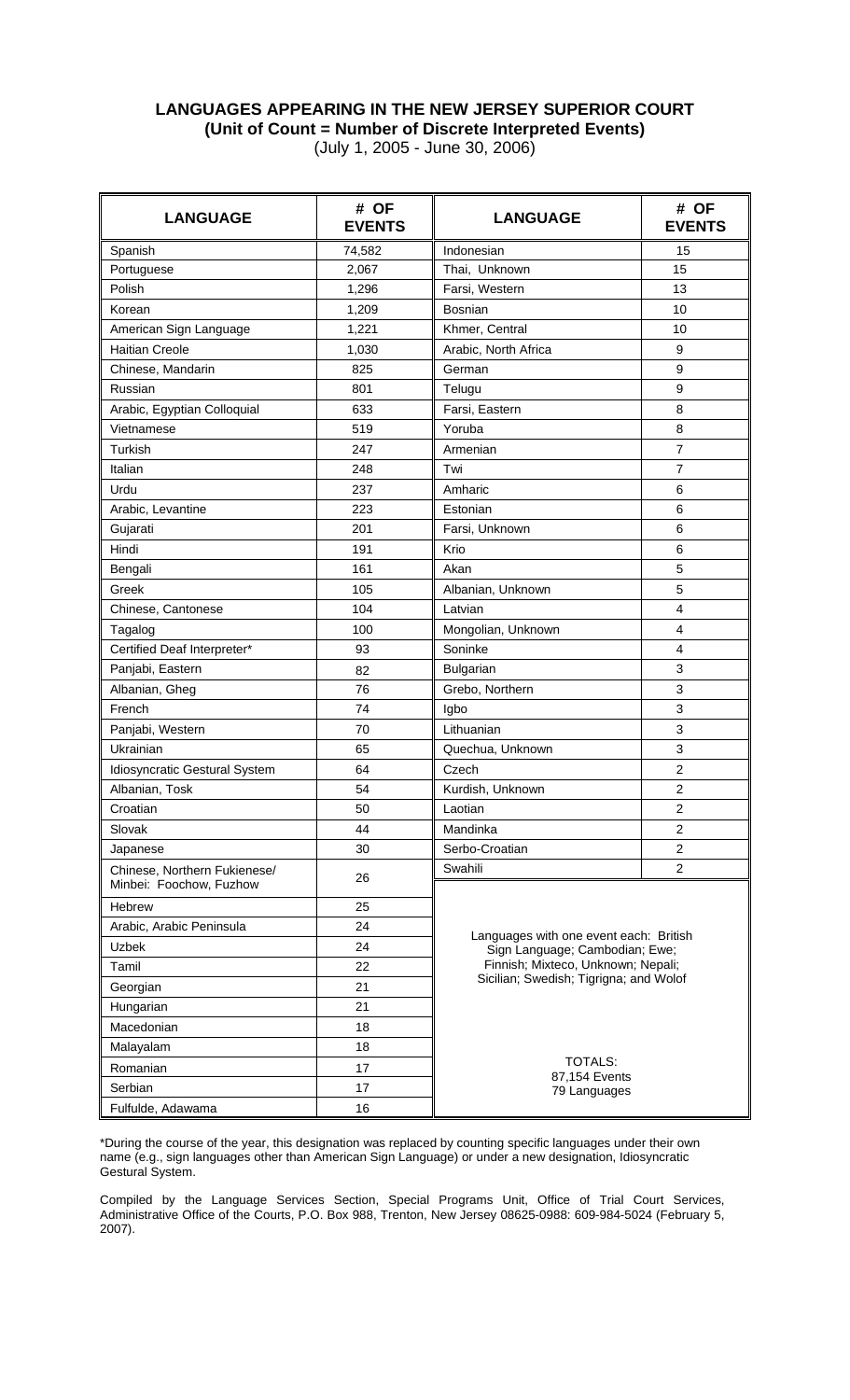# **Court Interpreting Statistical Reporting System Number of Events Interpreted by County and Primary Context (July 2005 - June 2006)**

|                           | <b>VICINAGE/ COUNTY</b> | Before a Judge<br>or Grand Jury | <b>Before Hearing</b><br>Officer or in CDR<br>Proceeding | <b>Any Court</b><br><b>Support Service</b> |  |  |
|---------------------------|-------------------------|---------------------------------|----------------------------------------------------------|--------------------------------------------|--|--|
| ll:                       | Atlantic                | 1342                            | 21                                                       | 0                                          |  |  |
| Ī.                        | Cape May                | 360                             | $\overline{2}$                                           | $\overline{0}$                             |  |  |
| II:                       | Bergen                  | 5108                            | 525                                                      | 134                                        |  |  |
| III:                      | <b>Burlington</b>       | 557                             | 28                                                       | 9                                          |  |  |
| IV:                       | Camden                  | 3802                            | 598                                                      | 143                                        |  |  |
| $\overline{\mathsf{V}}$ : | <b>Essex</b>            | 4831                            | 836                                                      | 1283                                       |  |  |
| VI:                       | Hudson                  | 11887                           | 2398                                                     | 389                                        |  |  |
| VII:                      | Mercer                  | 3152                            | 364                                                      | 208                                        |  |  |
| VIII:                     | Middlesex               | 5900                            | 1099                                                     | 1020                                       |  |  |
| IX:                       | Monmouth                | 1566                            | 510                                                      | 1399                                       |  |  |
| X:                        | <b>Morris</b>           | 2799                            | 328                                                      | 975                                        |  |  |
| Χ:                        | <b>Sussex</b>           | 133                             | 20                                                       | 9                                          |  |  |
| XI:                       | Passaic                 | 8492                            | 3227                                                     | 244                                        |  |  |
| XII:                      | Union                   | 7984                            | 1217                                                     | 810                                        |  |  |
| XIII:                     | Somerset                | 1525                            | 205                                                      | 84                                         |  |  |
| XIII:                     | Hunterdon               | 367                             | 18                                                       | 39                                         |  |  |
| XIII:                     | Warren                  | 298                             | 22                                                       | 59                                         |  |  |
| XIV:                      | Ocean                   | 4810                            | 1826                                                     | 91                                         |  |  |
| XV:                       | Gloucester              | 108                             | 9                                                        | $\overline{4}$                             |  |  |
| XV:                       | Cumberland              | 1227                            | 171                                                      | 242                                        |  |  |
| XV:                       | Salem                   | 247                             | 29                                                       | 64                                         |  |  |
|                           | <b>TOTALS</b>           | 66,495                          | 13,453                                                   | 7,206                                      |  |  |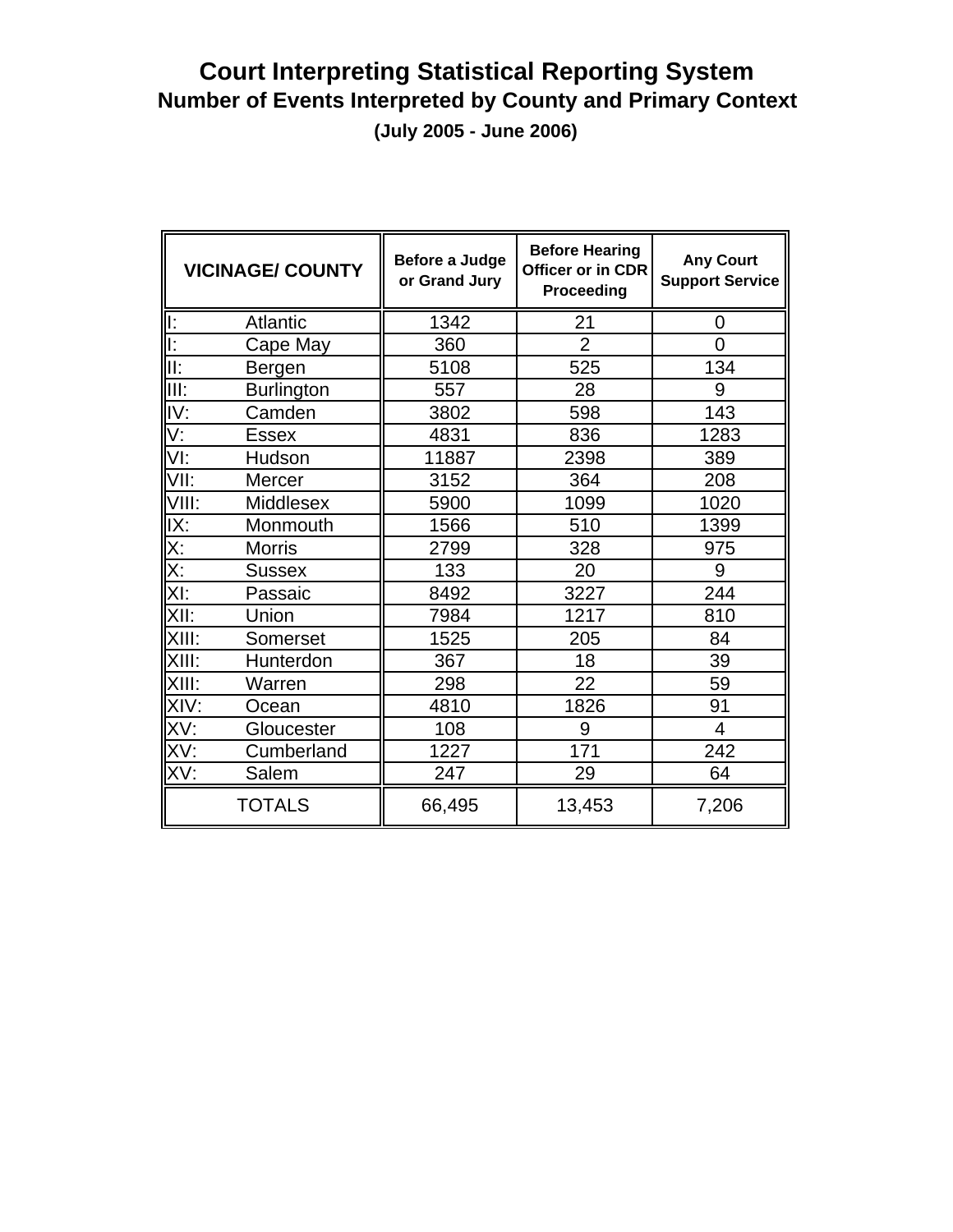| <b>COUNTY</b>    | <b>ARA</b>     | <b>ARA</b>     | <b>CHI</b> | GUJ            | <b>HAI</b>     | <b>ITA</b>   | <b>KOR</b>     | <b>POL</b>     | <b>POR</b> | <b>RUS</b> | <b>SIG</b>     | <b>SPA</b> | <b>TUR</b>     | <b>URD</b>     | <b>VIE</b>     | <b>OTH</b>   | <b>SUM</b> |
|------------------|----------------|----------------|------------|----------------|----------------|--------------|----------------|----------------|------------|------------|----------------|------------|----------------|----------------|----------------|--------------|------------|
|                  | <b>EGY</b>     | <b>LEV</b>     | <b>MAN</b> |                | <b>CRE</b>     |              |                |                |            |            |                |            |                |                |                | <b>LAN</b>   |            |
| <b>Atlantic</b>  | 8              | 0              | 22         | $\overline{2}$ | $\overline{c}$ | $\Omega$     | 4              | $\overline{2}$ | $\Omega$   | 13         | 14             | 1171       | 11             | 8              | 63             | 55           | 1,375      |
| Cape May         |                | 0              | 6          | $\Omega$       | 0              | <sup>0</sup> | 2              | $\Omega$       | 2          | 2          | 0              | 340        | $\Omega$       | $\Omega$       | 8              |              | 362        |
| Bergen           | 46             | 88             | 127        | 23             | 4              | 47           | 854            | 313            | 101        | 142        | 100            | 3620       | 35             | 8              | 16             | 321          | 5,845      |
| Burlington       | $\overline{2}$ | $\Omega$       | 13         |                | 32             |              | 15             | $\overline{7}$ | 116        | 11         | 18             | 327        | 8              |                | 16             | 32           | 600        |
| Camden           | 16             | $\Omega$       | 14         | 6              | 3              | 11           | 100            | 5              |            | 22         | 246            | 3876       | $\overline{7}$ | 15             | 153            | 79           | 4,554      |
| Essex            | 39             | $\overline{2}$ | 47         | 4              | 324            |              | 22             | 79             | 679        | 42         | 67             | 5520       | 6              | 6              | 9              | 127          | 6,980      |
| Hudson           | 280            | 12             | 82         | 59             | 39             | 6            | 57             | 97             | 154        | 11         | 72             | 13501      | 10             | 64             | 52             | 229          | 14,725     |
| Mercer           | 24             | 0              | 18         | 0              | 27             | 8            | 8              | 77             | 21         | 45         | 57             | 3390       | 0              | 2              | 4              | 60           | 3,741      |
| Middlesex        | 68             | 6              | 172        | 78             | 12             | 13           | 43             | 128            | 148        | 104        | 53             | 6806       | $\overline{2}$ | 117            | 28             | 304          | 8,082      |
| Monmouth         | 27             | 0              | 50         | $\Omega$       | 83             | 12           | 15             | 37             | 194        | 60         | 83             | 2811       | $\overline{2}$ | $\overline{2}$ | 16             | 113          | 3,505      |
| Morris           | 8              | 7              | 75         | $\overline{7}$ |                |              | 29             | 24             | 7          | 24         | 29             | 3760       | 61             | 8              | 5              | 71           | 4,117      |
| Sussex           | $\Omega$       | 5              | $\Omega$   | 0              | 0              | 4            | $\overline{2}$ | 7              | 3          | 4          | 25             | 102        | 3              |                |                | 7            | 164        |
| Passaic          | 13             | 101            | 40         | 8              | 15             | 23           | 19             | 107            |            | 20         | 106            | 11271      | 35             | $\Omega$       |                | 244          | 12,010     |
| Union            | 73             | 0              | 91         | 7              | 483            | 61           | 23             | 257            | 535        | 86         | 56             | 7857       | 14             | 5              | 120            | 426          | 10,094     |
| Somerset         | 4              | 2              | 24         |                | 5              | 12           | 4              | 29             | 4          | 10         | 8              | 1640       | 27             | 0              | 8              | 45           | 1,823      |
| <b>Hunterdon</b> | 12             | 0              | 10         | 0              | 0              | 8            | 0              | 4              | 14         | 2          | 18             | 332        | 0              | $\Omega$       | 0              | 26           | 426        |
| Warren           | $\Omega$       | 0              | 6          | 3              | 0              | $\Omega$     | 0              |                |            | 5          | 34             | 323        | 0              | $\Omega$       | $\overline{2}$ | 4            | 379        |
| Ocean            | 12             | 0              | 20         | 2              | 0              | 29           | 12             | 119            | 80         | 174        | 153            | 5983       | 10             | $\Omega$       | 11             | 171          | 6,776      |
| Gloucester       | $\Omega$       | 0              | 5          | $\Omega$       | 0              | 3            | 0              | 3              | 0          | 6          | 21             | 76         | 0              | $\Omega$       | 5              | $\mathbf{2}$ | 121        |
| Cumberland       | $\Omega$       | 0              | 3          | $\Omega$       | 0              | 2            | 0              | $\Omega$       | 0          | 14         | 59             | 1548       | 14             | $\Omega$       | 0              | 0            | ,640       |
| Salem            | 0              | 0              | 0          | 0              | $\Omega$       | 0            | 0              | 0              | 0          | 4          | $\overline{2}$ | 328        | 2              | $\Omega$       |                | 5            | 342        |
| Totals           | 633            | 223            | 825        | 201            | 1,030          | 248          | ,209           | .296           | 2,067      | 801        | 1,221          | 74,582     | 247            | 237            | 519            | 2,322        | 87,661     |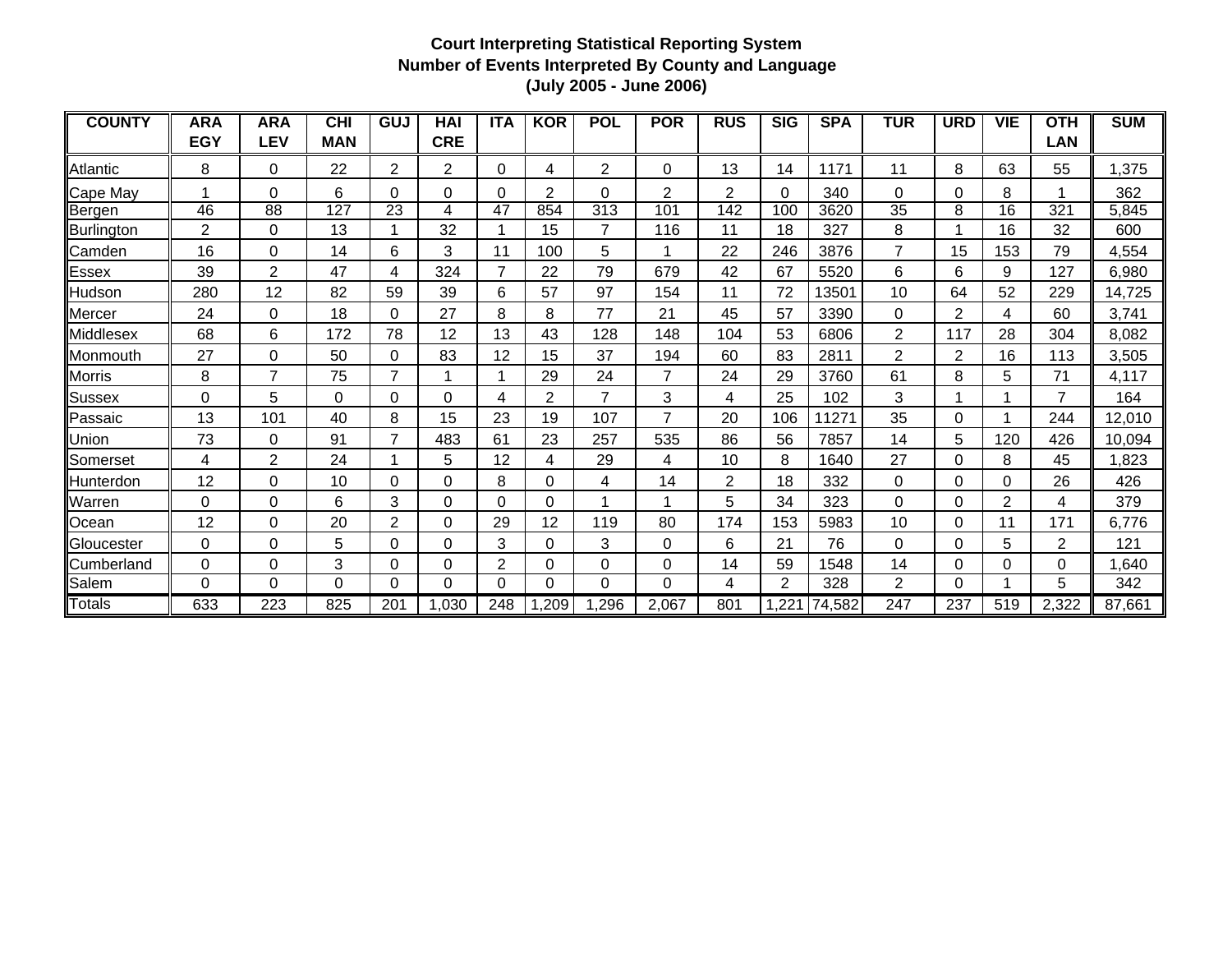| <b>COUNTY</b> | <b>AKA</b> | <b>ALB</b>     | <b>ALB</b>     | <b>ALB</b> | <b>AMH</b>     | <b>ARA</b> | <b>ARA</b>     | <b>ARM</b>     | <b>BEN</b>     | <b>BOS</b>       | <b>BSL</b> | <b>CDI</b>     | CHI            | <b>CEB</b> | <b>CHI</b> | <b>CRO</b>     | <b>CZE</b>     | <b>EST</b> |
|---------------|------------|----------------|----------------|------------|----------------|------------|----------------|----------------|----------------|------------------|------------|----------------|----------------|------------|------------|----------------|----------------|------------|
|               |            | <b>GHE</b>     | <b>TOS</b>     | <b>UNK</b> |                | <b>NAF</b> | <b>PEN</b>     |                |                |                  |            |                | <b>CAN</b>     |            | <b>FOO</b> |                |                |            |
| Atlantic      |            | $\overline{2}$ |                |            |                |            |                |                | $\overline{7}$ |                  |            |                | 3              |            | 17         |                |                |            |
| Cape May      |            |                |                |            |                |            |                |                |                |                  |            |                | 1              |            |            |                |                |            |
| Bergen        |            | 19             | 15             |            |                | 8          | $\overline{7}$ | 5              | 11             | 1                |            |                | 12             |            | 8          | 20             |                |            |
| Burlington    | 1          |                |                |            |                |            |                |                |                |                  |            |                | $\mathfrak{S}$ |            |            | 4              |                |            |
| Camden        |            |                |                |            |                |            |                |                |                |                  |            | 21             | 4              |            |            |                |                |            |
| Essex         |            |                |                | 1          | 3              |            |                |                | 9              |                  |            |                | 7              |            |            |                |                |            |
| Hudson        |            |                |                |            |                |            | 14             | $\overline{2}$ | $\overline{2}$ |                  |            | 22             | 21             |            | 1          | $\overline{2}$ |                | 6          |
| Mercer        |            |                |                |            | $\overline{2}$ |            |                |                |                |                  |            | $\overline{7}$ | 6              |            |            |                |                |            |
| Middlesex     | 3          | $\overline{2}$ |                |            | 1              |            |                |                | 13             | $\boldsymbol{2}$ |            | 1              | 18             |            |            |                |                |            |
| Monmouth      |            |                |                |            |                |            |                |                | $\overline{c}$ |                  |            |                | $\overline{2}$ |            |            |                |                |            |
| Morris        |            |                |                | 1          |                | 1          |                |                |                |                  | 1          | $\overline{2}$ | 15             | 1          |            |                |                |            |
| Sussex        |            | $\overline{2}$ |                |            |                |            |                |                |                |                  |            |                | 2              |            |            |                |                |            |
| Passaic       |            | $\overline{2}$ | 37             |            |                |            | $\overline{c}$ |                | 57             | $\overline{7}$   |            | 22             | 3              |            |            | 5              |                |            |
| Union         |            |                |                | 3          |                |            |                |                | 60             |                  |            | 15             |                |            |            | 14             |                |            |
| Somerset      | 1          |                | $\overline{2}$ |            |                |            | 1              |                |                |                  |            |                | 3              |            |            |                |                |            |
| Hunterdon     |            | 5              |                |            |                |            |                |                |                |                  |            |                |                |            |            |                | $\overline{2}$ |            |
| Warren        |            |                |                |            |                |            |                |                |                |                  |            | 3              |                |            |            |                |                |            |
| Ocean         |            | 44             |                |            |                |            |                |                |                |                  |            |                | 4              |            |            | 5              |                |            |
| Gloucester    |            |                |                |            |                |            |                |                |                |                  |            |                |                |            |            |                |                |            |
| Cumberland    |            |                |                |            |                |            |                |                |                |                  |            |                |                |            |            |                |                |            |
| Salem         |            |                |                |            |                |            |                |                |                |                  |            |                |                |            |            |                |                |            |
| <b>TOTALS</b> | 5          | 76             | 54             | 5          | 6              | 9          | 24             | $\overline{7}$ | 161            | 10               |            | 93             | 104            |            | 26         | 50             | $\overline{2}$ | 6          |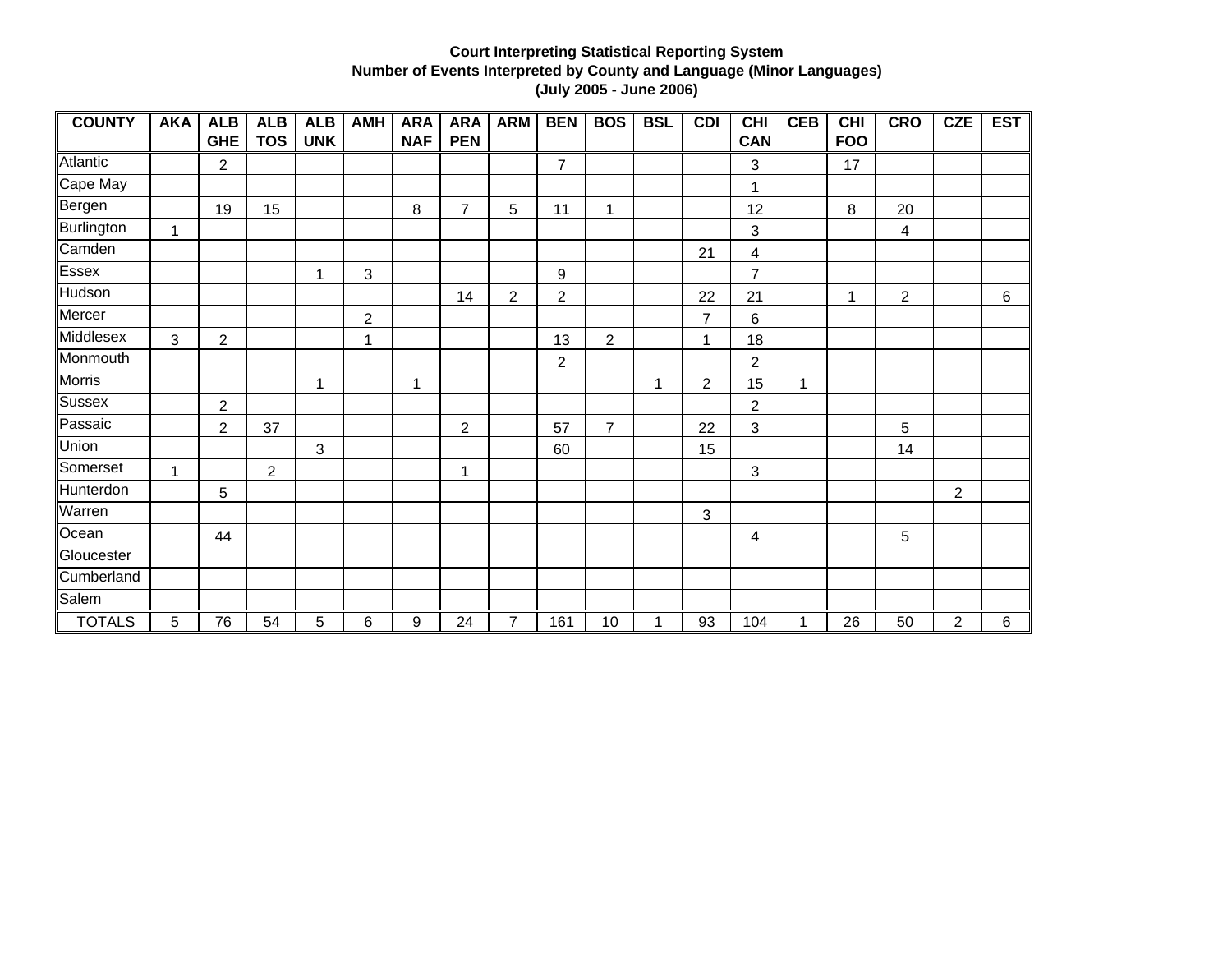| <b>COUNTY</b> | <b>EWE</b> | <b>FAR</b>     | <b>FAR</b>     | <b>FAR</b> | FIN | <b>FRE</b>       | <b>FUL</b> | <b>GEO</b>     | <b>GER</b>     | <b>GRE</b> | <b>GRE</b>     | <b>HEB</b> | <b>HIN</b>       | <b>HUN</b>     | <b>IGB</b> | <b>IGS</b> | <b>IND</b>     | <b>JAP</b> | <b>KHM</b> | <b>KRI</b> |
|---------------|------------|----------------|----------------|------------|-----|------------------|------------|----------------|----------------|------------|----------------|------------|------------------|----------------|------------|------------|----------------|------------|------------|------------|
|               |            | <b>EAS</b>     | <b>WES</b>     | <b>UNK</b> |     |                  | <b>ADA</b> |                |                | <b>NOR</b> |                |            |                  |                |            |            |                |            |            |            |
| Atlantic      |            |                |                |            |     | $\boldsymbol{2}$ |            |                |                |            | $\mathbf{3}$   |            | $\boldsymbol{2}$ |                |            |            |                |            |            |            |
| Cape May      |            |                |                |            |     |                  |            |                |                |            |                |            |                  |                |            |            |                |            |            |            |
| Bergen        |            | $\overline{2}$ |                |            |     | 8                |            | 11             |                |            | 18             | 9          | 12               | $\overline{c}$ |            |            | $\overline{2}$ | 14         |            |            |
| Burlington    |            |                |                |            |     |                  |            |                |                |            |                |            |                  |                |            |            |                |            |            |            |
| Camden        |            |                |                |            |     | 1                | 16         |                |                |            |                |            | 3                |                |            |            |                |            | 8          |            |
| Essex         | 1          |                |                |            |     | 17               |            |                |                |            | -1             |            | 9                | 1              | 3          |            |                |            |            |            |
| Hudson        |            |                | $\overline{7}$ |            |     | 15               |            |                |                |            | 15             |            | 21               |                |            | 13         |                | 4          | 1          |            |
| Mercer        |            |                |                |            | 1   | 3                |            |                |                |            | $\overline{2}$ | 6          | 3                |                |            | 5          |                |            |            |            |
| Middlesex     |            |                | $\overline{c}$ |            |     | 3                |            | 5              |                |            | 31             |            | 84               | $\,6\,$        |            |            | 5              | 6          |            |            |
| Monmouth      |            |                |                |            |     | 5                |            | 3              |                |            | 27             | 3          | 12               |                |            | 15         |                |            |            |            |
| <b>Morris</b> |            |                | 3              |            |     |                  |            |                |                |            | $\overline{c}$ |            | 11               | $\overline{c}$ |            |            |                |            |            |            |
| Sussex        |            |                |                |            |     |                  |            |                |                |            | 1              |            |                  |                |            |            |                |            |            |            |
| Passaic       |            | $\overline{2}$ | 1              |            |     | 1                |            |                |                | 1          | 4              |            | 1                | $\overline{2}$ |            | 19         |                |            |            |            |
| Union         |            |                |                | 6          |     | 14               |            |                | $\overline{7}$ |            | $\overline{2}$ | 5          | 32               |                |            | 12         | 6              | 1          |            |            |
| Somerset      |            | 4              |                |            |     |                  |            | $\overline{2}$ |                |            |                |            | 1                | 6              |            |            | 1              |            |            | 6          |
| Hunterdon     |            |                |                |            |     |                  |            |                |                |            |                |            |                  |                |            |            |                |            |            |            |
| Warren        |            |                |                |            |     |                  |            |                |                |            |                |            |                  |                |            |            |                |            |            |            |
| Ocean         |            |                |                |            |     | 4                |            |                |                |            |                |            |                  | $\overline{2}$ |            |            |                | 5          |            |            |
| Gloucester    |            |                |                |            |     |                  |            |                |                |            |                |            |                  |                |            |            |                |            | 1          |            |
| Cumberland    |            |                |                |            |     |                  |            |                |                |            |                |            |                  |                |            |            |                |            |            |            |
| Salem         |            |                |                |            |     |                  |            |                |                |            |                |            |                  |                |            |            | 1              |            |            |            |
| <b>TOTALS</b> | 1          | 8              | 13             | 6          | 1   | 74               | 16         | 21             | 9              | 1          | 107            | 25         | 191              | 21             | 3          | 64         | 15             | 30         | 10         | 6          |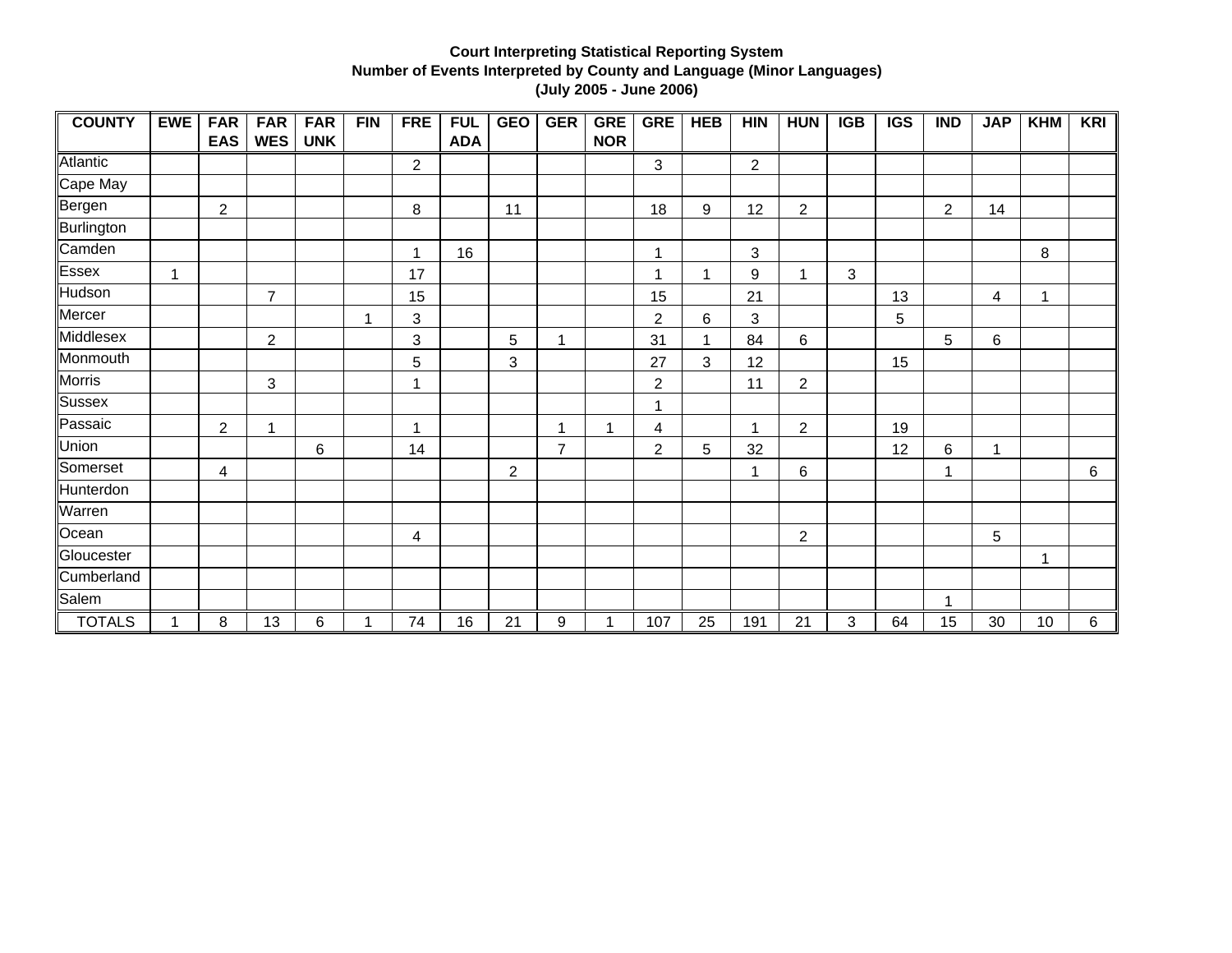| <b>COUNTY</b> | <b>KUR</b>     | <b>LAO</b>     | <b>LAT</b>   | LT             | <b>MAC</b> | <b>MAL</b>       | <b>MAN</b>       | <b>MIX</b> | <b>MON</b> | <b>NEP</b>   | <b>PAN</b>     | <b>PAN</b>     | QUE        | <b>ROM</b>     | <b>SER</b>   | <b>SER</b>     | $\overline{\text{SIC}}$ | <b>SLO</b>     | <b>SON</b> |
|---------------|----------------|----------------|--------------|----------------|------------|------------------|------------------|------------|------------|--------------|----------------|----------------|------------|----------------|--------------|----------------|-------------------------|----------------|------------|
|               | <b>UNK</b>     |                |              |                |            |                  |                  | <b>UNK</b> | <b>UNK</b> |              | <b>EAS</b>     | <b>WES</b>     | <b>UNK</b> |                |              | <b>CRO</b>     |                         |                |            |
| Atlantic      |                |                |              |                |            |                  |                  |            |            |              | 1              | 2              |            | 1              |              |                |                         |                |            |
| Cape May      |                |                |              |                |            |                  |                  |            |            |              |                |                |            |                |              |                |                         |                |            |
| Bergen        |                |                |              |                | 13         | $\boldsymbol{9}$ |                  | 1          |            |              | 1              |                |            |                |              |                |                         | 10             |            |
| Burlington    |                |                |              |                |            |                  |                  |            |            |              | 11             |                |            | $\overline{c}$ |              |                |                         |                | 4          |
| Camden        |                |                |              |                |            |                  |                  |            |            |              | $\overline{2}$ |                |            | 1              |              |                |                         |                |            |
| Essex         |                |                |              |                |            |                  | $\overline{2}$   |            |            |              | 14             |                |            | 1              | 1            | $\overline{c}$ |                         |                |            |
| Hudson        |                |                | $\mathbf{1}$ |                |            |                  |                  |            |            |              | $\overline{2}$ |                |            | 3              |              |                |                         |                |            |
| Mercer        |                |                |              |                |            |                  |                  |            |            |              |                |                |            | 4              |              |                |                         |                |            |
| Middlesex     |                |                |              |                |            |                  |                  |            |            | $\mathbf{1}$ | 28             | 6              |            | 1              |              |                | 1                       | 1              |            |
| Monmouth      |                |                |              |                |            |                  |                  |            | 4          |              |                |                |            |                |              |                |                         | $\overline{2}$ |            |
| Morris        |                |                |              | 1              |            | 6                |                  |            |            |              |                |                |            |                |              |                |                         |                |            |
| <b>Sussex</b> |                |                |              |                |            |                  |                  |            |            |              |                |                |            |                |              |                |                         |                |            |
| Passaic       | $\overline{2}$ |                |              | $\overline{2}$ | 5          |                  |                  |            |            |              |                |                |            |                | 9            |                |                         |                |            |
| Union         |                |                |              |                |            | $\mathbf{3}$     |                  |            |            |              | 14             | 60             | 3          | 4              | 1            |                |                         | 26             |            |
| Somerset      |                |                |              |                |            |                  |                  |            |            |              |                | $\overline{c}$ |            |                |              |                |                         | 4              |            |
| Hunterdon     |                | $\overline{2}$ | 3            |                |            |                  |                  |            |            |              |                |                |            |                | 5            |                |                         |                |            |
| Warren        |                |                |              |                |            |                  |                  |            |            |              |                |                |            |                | $\mathbf{1}$ |                |                         |                |            |
| Ocean         |                |                |              |                |            |                  |                  |            |            |              | 6              |                |            |                |              |                |                         | 1              |            |
| Gloucester    |                |                |              |                |            |                  |                  |            |            |              |                |                |            |                |              |                |                         |                |            |
| Cumberland    |                |                |              |                |            |                  |                  |            |            |              |                |                |            |                |              |                |                         |                |            |
| Salem         |                |                |              |                |            |                  |                  |            |            |              | $\overline{2}$ |                |            |                |              |                |                         |                |            |
| <b>TOTALS</b> | $\overline{2}$ | $\overline{2}$ | 4            | 3              | 18         | 18               | $\boldsymbol{2}$ | 1          | 4          |              | 82             | 70             | 3          | 17             | 17           | $\overline{2}$ |                         | 44             | 4          |